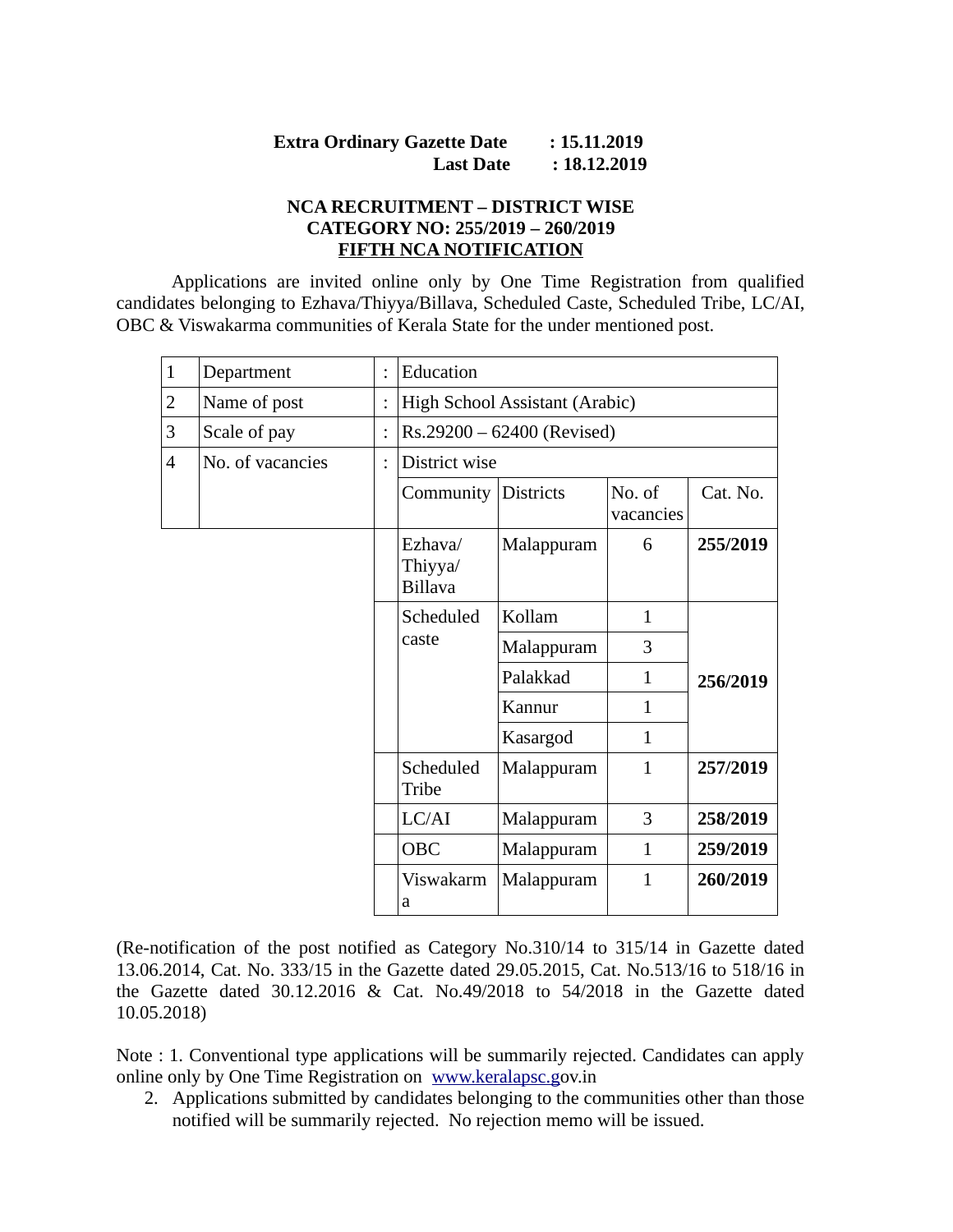3. Separate Ranked lists will be prepared for each district in pursuance of this notification. Ranked Lists thus prepared and published as per this notification shall remain in force for three years from the date of publication of NCA Ranked Lists or until candidates are advised and appointed against the vacancies earmarked for the above communities but remain unfilled due to the paucity of candidates during the currency of the Ranked List published for the post in the following district whichever is earlier.

| <b>Name of District</b> | Date of publication of Ranked List | Category No. |
|-------------------------|------------------------------------|--------------|
| Kollam                  | 06.06.2011                         | 46/2008      |
| Malappuram              | 20.06.2011                         | 46/2008      |
| Palakkad                | 05.07.2011                         | 46/2008      |
| Kannur                  | 29.06.2011                         | 46/2008      |
| Kasaragod               | 16.10.2008                         | 87/2006      |

- 4. Candidates should apply to any one of the above districts where the vacancies are existing and note the name of the district in the relevant column of the application. Applications should not be submitted to more than one district in response to this notification. If applications are submitted contrary to the above direction, and if selected his/her name will be removed from the Ranked lists and disciplinary action will be taken against him/her.
- 5. The selection in pursuance of this notification will be made on a revenue district basis, subject to the special conditions laid down in G.O (Ms) No. 154/71/PD dated, 27.05.1971. A candidate advised for appointment in one revenue district from the Ranked List prepared is not eligible for transfer to another district unless he/she completes five years continuous service from the date of commencement of service in the former district. Even if transfer is allowed after five years, it will be subject to the rules in G.O(MS) No.4/61/PD dated, 02.01.1961. Candidates already in Government service holding this post in any one district are prohibited from applying again for this post, but they can apply to higher posts when notified.
- 6. If the community claim in the application differs from the community noted in SSLC, then such changes are to be published in the Gazette and the same should be produced along with the Community certificate/Non Creamy Layer certificate issued by the Revenue authorities at the time of One Time Verification or as and when required by the commission.

## **5. Method of appointment :**

Direct Recruitment (from candidates belonging to E/T/B, Scheduled Caste & Scheduled Tribe, LC/AI, OBC, Viswakarma communities only). In the absence of candidates belonging to Scheduled Caste community, candidates belonging to Scheduled Tribe community will be considered and vice versa.

**6. Age limit :** 18-43. Only candidates born between 2.1.1976 and 1.1.2001 (both dates included) are eligible to apply for this post in the case of E/T/B, LC/AI, OBC & Viswakarma candidates.

18-45. Only candidates born between 2.1.1974 and 1.1.2001 (both dates included) are eligible to apply for this post in the case of Scheduled Caste, Sheduled Tribe candidates. (Including the relaxation as per para 2 (i) of General Conditions).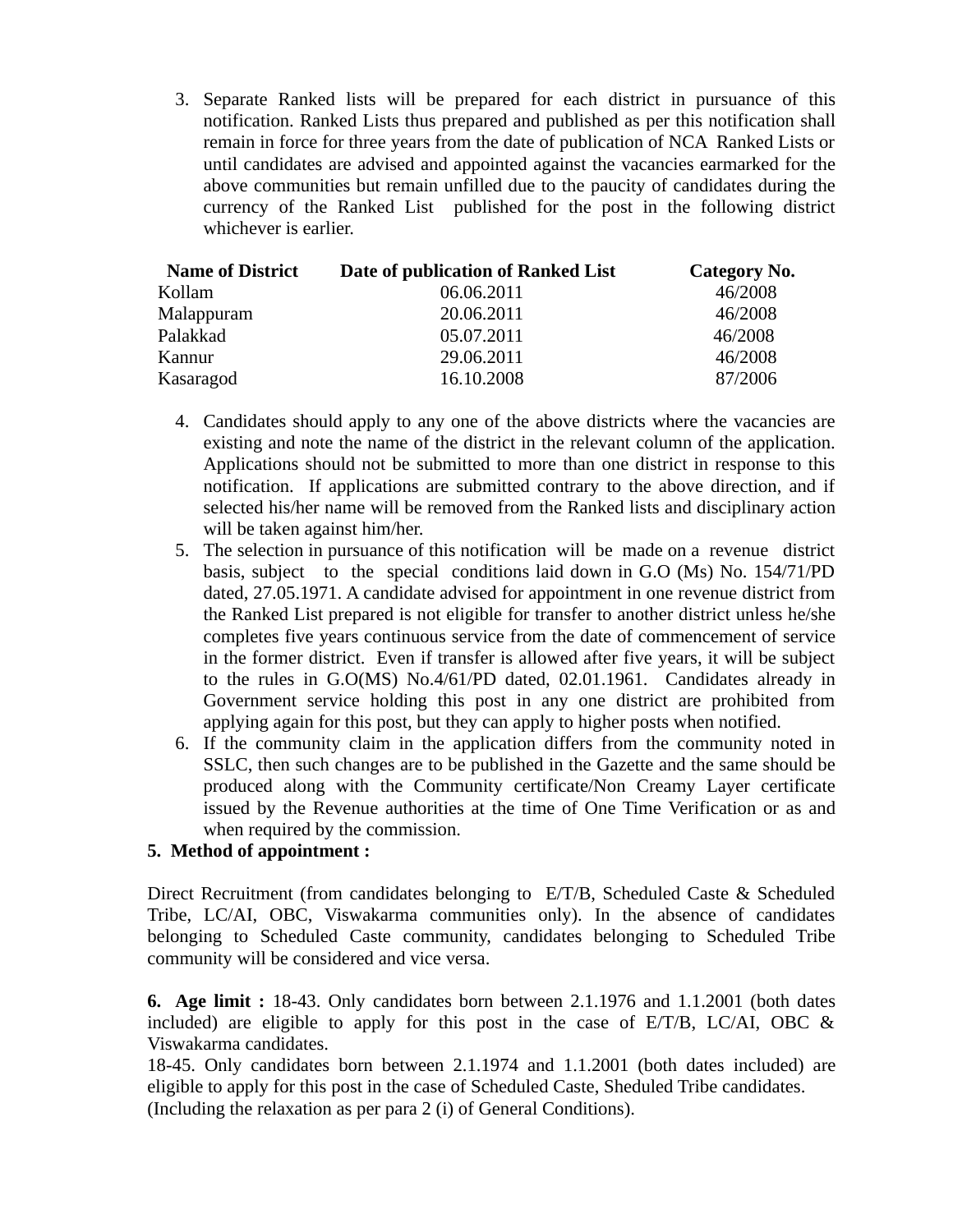**Note:** For concessions allowed in upper age limit, subject to the condition that the maximum age limit shall in no case exceed 50 years, please see para (2) of the General Conditions under Part II of this Notification except para 2 (i).

# 7. **Qualification :**

1. A Degree in Arabic or Arabic as one of the optional subjects under pattern II of Part III and B.Ed/B.T/L.T conferred or recognised by the Universities in Kerala.

OR

A Title of Oriental Learning in Arabic awarded or recognized by the Universities in Kerala and Certificate in Language Teacher's Training issued by the Commissioner for Government Examinations, Kerala.

2. Must have passed the Kerala Teacher Eligibility Test (K-TET) for this post conducted by the Government of Kerala.

**Exemption**: Candidates who have qualified CTET/NET/SET/M.Phil/Ph.D/M.Ed. in the respective subjects are exempted from acquiring TET (G.O. (P) No. 145/16/G.Edn. Dated 30.08.16 and G.O.(P)No.206/16/G.Edn. Dated 08.12.2016).

Note:- (i) M.Phil in the concerned subject be the one awarded by any of the Universities in Kerala or recognised as equivalent by any of the Universities in Kerala.

- (ii) Post Graduates in Arabic are also eligible to apply if they possess B.Ed/B.T/L.T.
- (iii) B.Ed should be in the concerned language Arabic.
- (iv) Disciplines in which BA/MA and B.Ed degree were obtained should be mentioned.
- (v) Those candidates who secured BA/MA/B.Ed/ B.T Degree from the Universities outside Kerala should note in the application form the number and date of relevant order recognizing the said degree. Copies of such order shall be produced before the Commission when it is called for.
- (vi) KS&SSR Part II Rule10 a(ii) is applicable

(vii) Candidates claiming equivalent qualification should produce relevant Government orders during verification to prove that the qualification claimed is equivalent to the prescribed qualification for the post.

## 8. **SPECIAL CONCESSIONS REGARDING APPOINTMENT AND AGE LIMIT**

 **(i)** Preference will be given as laid down in G.O.(MS) No. 50/70/PD dated 12.02.1970 and G.O.(MS) No. 9/78/G.Edn. Dated 21.01.1978 to the wives of Jawans in the matter of recruitment as Teachers, if they possess the prescribed qualifications. Soldiers in active service and those working in Base Establishment are included under the term `Jawans'. Such candidates should obtain proper certificates from the Officer Commanding stating the name, military rank and military address of their husbands and produce the same as and when required by the Commission (G.O (MS) No. 509/64/Edn. Dated 19.09.1964, G.O. (MS) No. 614/65/Edn. Dated 09.11.1965 and G.O (MS) No. 243/66/Edn. Dated 27.05.1966).

**(ii)** First Class Scouts and Guides will be given preference in the matter of appointment as Teachers (G.O (MS) No. 122/75/G.Edn. Dated 27.05.1975).

(iii) Teachers of the Government Primary and Nursery Schools who are graduates and are otherwise qualified will be exempted from upper age limit (G.O (Ms) No 185/70/Edn dated 18.4.1970 and G.O (Ms) No 466/70/Edn dt 11.11.1970). They should produce proper certificates from authorities concerned as and when required by the Commission.